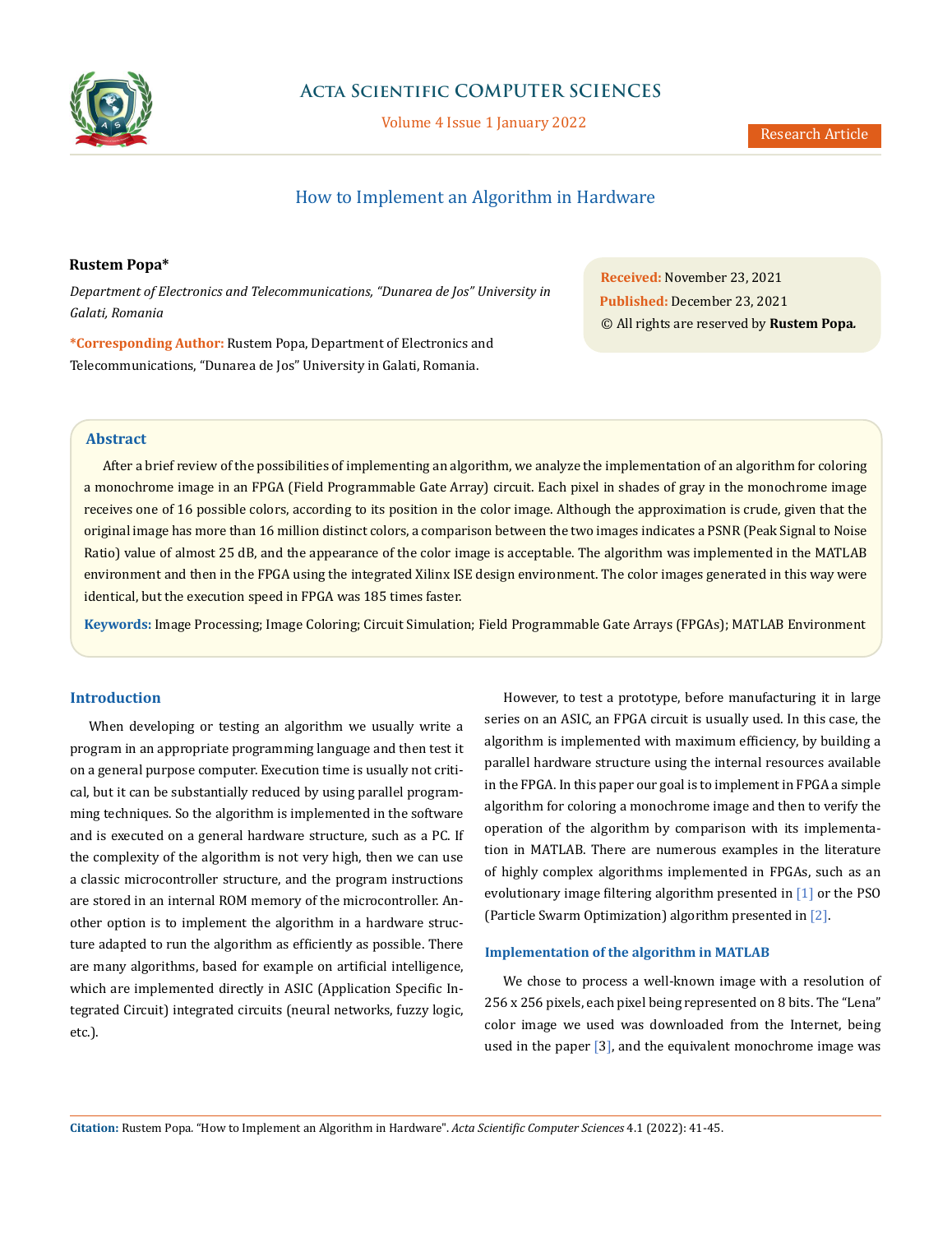used in [4] and downloaded from that location. In this example we used a nonlinear mapping, in which 16 distinct color steps are generated, based on the Table 1. For each monochrome pixel, which has a value between 0 and 255, we assigned another 3 values, each of 8 bits, for each color pixel in the matrices R, G and B, and then we concatenated the results, obtaining the color image [5].



 **Figure 1:** Color image of "Lena" [3].



Figure 2: Monochrome image of "Lena" [4].

The result of coloring the monochrome image using 16 color steps can be seen in figure 3.



 **Figure 3:** Colored image in MATLAB.

| <b>Gray level</b> | Values in matrices R, G, B |     |          |  |  |  |
|-------------------|----------------------------|-----|----------|--|--|--|
|                   | $\mathbf{R}$               | G   | B        |  |  |  |
| $0 - 15$          | 107                        | 49  | 97       |  |  |  |
| $16 - 31$         | 77                         | 11  | 57       |  |  |  |
| $32 - 47$         | 102                        | 31  | 73<br>70 |  |  |  |
| $48 - 63$         | 104                        | 22  |          |  |  |  |
| 64 - 79           | 123                        | 72  | 128      |  |  |  |
| $80 - 95$         | 110                        | 44  | 90       |  |  |  |
| $96 - 111$        | 152                        | 83  | 102      |  |  |  |
| 112 - 127         | 203                        | 80  | 85       |  |  |  |
| 128 - 143         | 220                        | 107 | 99       |  |  |  |
| 144 - 159         | 242                        | 132 | 115      |  |  |  |
| $160 - 175$       | 235                        | 137 | 138      |  |  |  |
| 176 - 191         | 221                        | 178 | 169      |  |  |  |
| 192 - 207         | 239                        | 183 | 170      |  |  |  |
| $208 - 223$       | 235                        | 211 | 183      |  |  |  |
| 224 - 239         | 255                        | 224 | 181      |  |  |  |
| $240 - 255$       | 255                        | 255 | 200      |  |  |  |

**Table 1:** Conversion Table.

### **Implementation of the algorithm in FPGA**

We used a project structure similar to the one used in  $[6,7]$ . Schematics diagram of the project is represented in figure 4. The

For example, the value of the first pixel in the monochrome image is 42, then we assign to the corresponding pixels in the 3 matrices R, G, and B the values 102, 31, and 73 respectively and so on. 42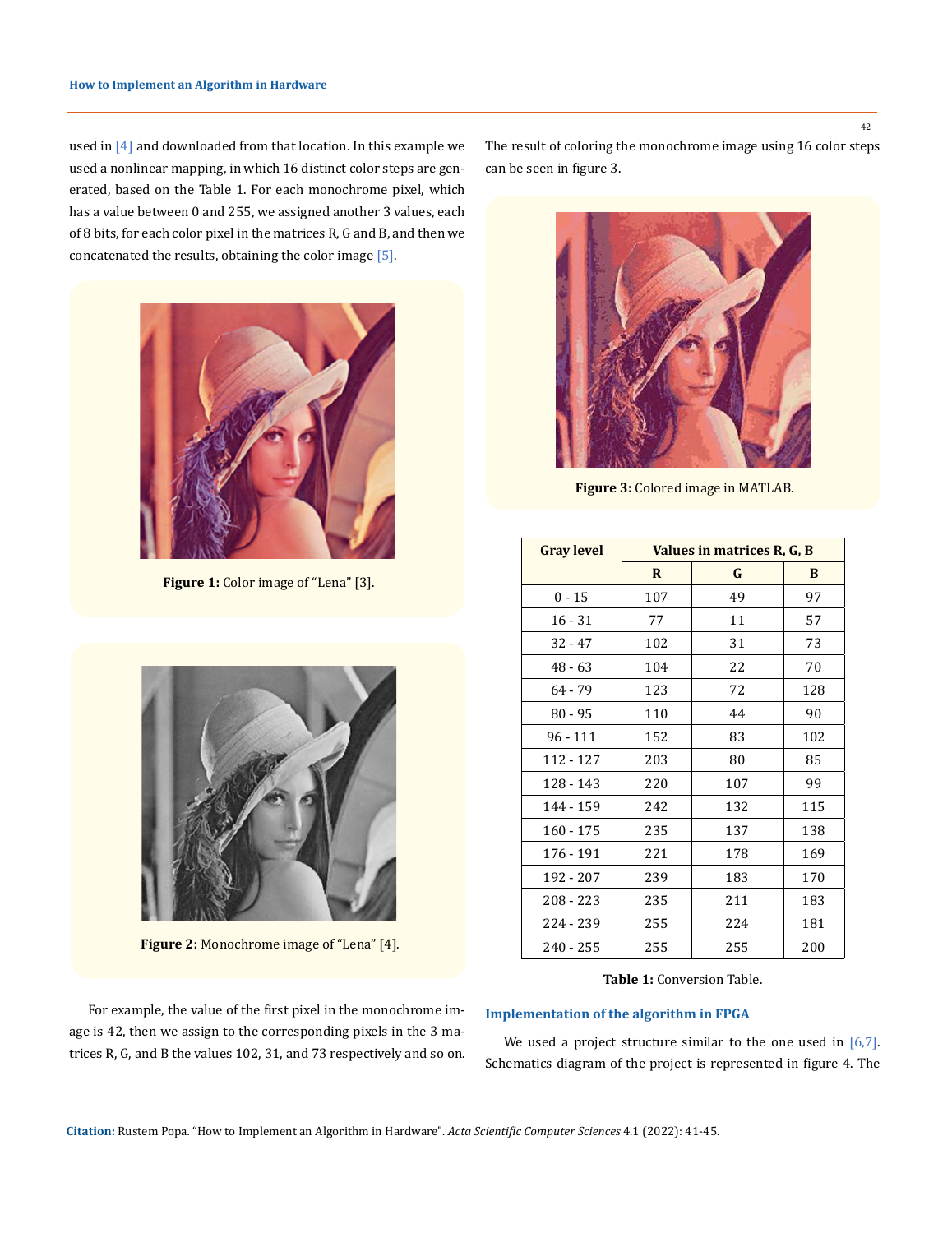pixel values of the monochrome image are read from a file and stored in the memory block entitled "memory". As shown in [8], the file containing the image information must be in HEX format. The transformation from JPG format to HEX format was done in MATLAB. The image has 256 x 256 pixels, which is a total number of 65536 pixels, each of them represented on 8 bits. We choose a memory with 16 address lines (numbered from 15 to 0 in figure 4) and 8 bits of output data (numbered from 7 to 0). A "counter" block generates the addresses applied to the memory and each pixel in image is read and processed during a clock period. So, for all 65536 pixels in the image we need the same number of clock periods. The coloring algorithm as was described above is implemented in the "color" block.

We simulate the operation of the circuit using a Verilog file for testing, which generates 3 files that contain the 3 color matrices. These output files may be in any convenient format: binary, decimal or hexadecimal. We preferred the binary format, because the information in these files is in text format, that is, for each bit of 1 or 0 we have the ASCII code of that character. A simple program can convert this information into 8 bits samples. In figure 5 we represented the colored image generated in FPGA, an image absolutely identical to the one generated in MATLAB (PSNR is infinite).



 **Figure 4:** Schematics diagram of the project.



 **Figure 5:** Colored image in FPGA.

#### **Results and Discussion**

If we compare the two images in figures 1 and 5 we find that there are differences. The initial image can have over 16 million colors (256 x 256 x 256), resulting from all possible combinations of values for matrices R, G, and B. We used only 16 colors to assign, according to table 1, one color for each group of gray pixels with similar values. There are also pixels that have erroneous colors, we notice that some brown pixels in the original figure appear in purple on the colored image. If we compare the two images, a PSNR of 24.15 dB is obtained. For more color levels, then the errors would have been smaller. The waveforms in the figure 6 represent the result of the simulation for the first pixels in the image. The value of the first pixel is 00101010 in base 2, that is 2A in hexadecimal or 42 in decimal. The values of the three RGB outputs are: output\_r  $= 01100110$ , that is 102 in decimal, output  $g = 00011111$ , that is 31 in decimal, and output  $b = 01001001$ , that is 73 in decimal. So, we got exactly the values written in the "color.v" file for pixels with values between 32 and 47, as we can see in table 1.

The hardware resources required to implement the project are listed in the HDL Synthesis Report. We need a 16-bit up counter, three 8-bit registers, 28 comparators, and a memory of 65536 x 8 bits, that is 512 kb. As an example, we can use the XC3S1600E circuit, which contains about 1600k equivalent logic gates and a RAM memory of 648 kb.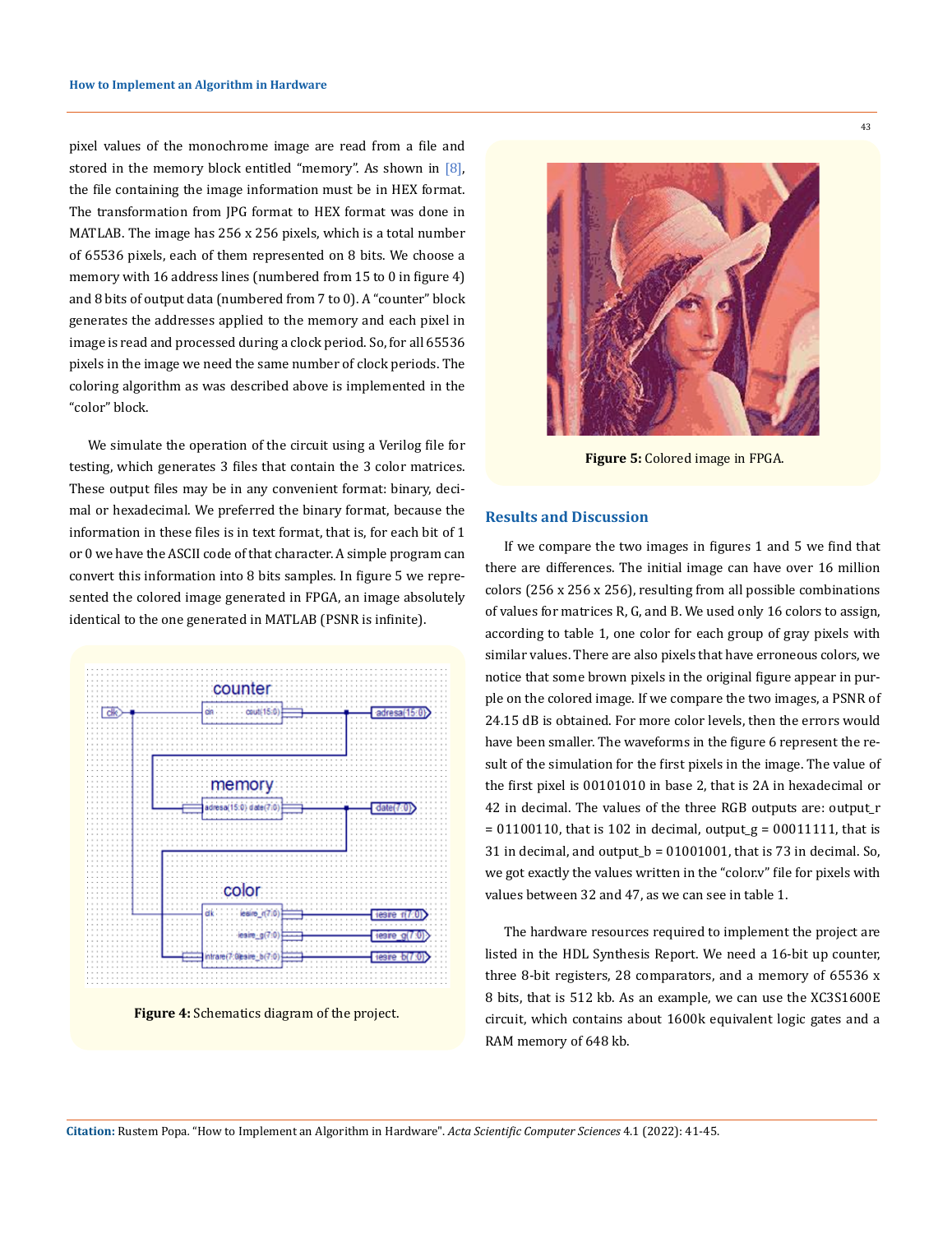44

We used the ISE Design Suite 14.1 from Xilinx and the MATLAB R2014a environment on a computer with an Intel i3-6006U processor at 2 GHz. If we consider a modest clock of about 100 MHz for FPGA, the total coloring time of the image is 655 μs (i.e. 65536 pixels x 10 ns/pixel). The execution time in MATLAB for the same algorithm is 121.19 ms. So, the execution of this algorithm is 185 times faster in hardware than in software.

|   |                          |                |                 | 30,500 ps   |                  |             |                                  |                  |                  |            |          |
|---|--------------------------|----------------|-----------------|-------------|------------------|-------------|----------------------------------|------------------|------------------|------------|----------|
| g | Name                     | Value          | 0 <sub>ps</sub> |             | 50,000 ps        | 1100,000 ps | 150,000 ps                       | 200,000 ps       | (250,000 ps)     | 300,000 ps | [350, 0] |
|   | date[7:0]                | 00101010       | 00101010        |             | 00110001         |             |                                  | 00110100         | 0010111          |            | 00       |
|   | $\epsilon$ iesire_r[7:0] | 01100110       |                 | 01100110    |                  |             |                                  | 01101000         |                  | 01100110   |          |
|   | esire_g[7:0]             | 00011111       |                 | 0001111     |                  |             |                                  | 00010110         |                  | 00011111   |          |
|   | esire_b[7:0]             | 01001001       |                 | 01001001    |                  |             |                                  | 0100D110         |                  | 01001001   |          |
|   | adresa[15:0]             | 0000000000000  | 00000000        | <b>TOOL</b> | 0000000000000001 |             |                                  | 0000000000000010 | 0000000000000011 |            | m.       |
| 雪 | rlk                      | $\Omega$       |                 |             |                  |             |                                  |                  |                  |            |          |
|   | f1[31:0]                 | 11111111111111 |                 |             |                  |             | 11111111111111111011000111100000 |                  |                  |            |          |
|   | F2[31:0]                 | 111111111111   |                 |             |                  |             | 11111111111111111011000111100001 |                  |                  |            |          |
|   | F3[31:0]                 | 1111111111111  |                 |             |                  |             | 11111111111111111011000111100010 |                  |                  |            |          |
|   |                          |                |                 |             |                  |             |                                  |                  |                  |            |          |



#### **Conclusion**

In this paper we have considered a very simple algorithm that has been implemented in an FPGA. Following the same steps, more complicated algorithms can be implemented, provided that the existing hardware resources in the FPGA are sufficient. In our example, the existence of a large enough memory is essential for image storage, many smaller FPGA circuits do not have sufficient memory resources. The advantages of implementing algorithms in FPGA circuits are due to the optimization of available hardware resources and obtaining speeds tens of times higher than equivalent software implementations. If the algorithm is simple enough, then it can be implemented directly in an HDL language, such as the Verilog language, as we did in this experiment. All three component blocks of the project were generated using Verilog code, and then the graphic symbols were generated and they were interconnected as shown in the schematics diagram in figure 4. For more complicated algorithms there is also the option of automatic generation of HDL code (Hardware Description Language) using HDL Coder from MATLAB. FPGA circuits provide very good support for future implementations of highly complex algorithms in hardware.

## **Conflict of Interest**

The author does not have conflicts of interests.

# **Bibliography**

- 1. [R Dobai and L Sekanina. "Image Filter Evolution on the Xilinx](https://ieeexplore.ieee.org/document/6604241)  [Zynq Platform". 2013 NASA/ESA Conference on Adaptive Har](https://ieeexplore.ieee.org/document/6604241)[dware and Systems \(AHS-2013\), IEEE Xplore \(2013\).](https://ieeexplore.ieee.org/document/6604241)
- 2. Y Maeda and N Matsushita. "Simultaneous Perturbation Particle Swarm Optimization and Its FPGA Implementation". in: A. Lazinica (ed.) Particle Swarm Optimization, In Tech, Croatia (2009): 347-362.
- 3. G Grammatikopoulos., *et al*[. "Simple Matlab Tool for Automa](https://www.researchgate.net/publication/259296904)[ted Malignant Melanoma Diagnosis".](https://www.researchgate.net/publication/259296904) *WSEAS Transactions on [Information Science and Applications](https://www.researchgate.net/publication/259296904)*, March (2007).
- 4. T Chen., *et al*[. "Combined Digital Signature and Digital Wa](https://www.researchgate.net/publication/3935609)[termark Scheme for Image Authentication". Info-tech and In](https://www.researchgate.net/publication/3935609)[fo-net, 2001. Proceedings. Beijing 5 \(2001\).](https://www.researchgate.net/publication/3935609)
- 5. R C Gonzalez., *et al*. "Digital Image Processing using MATLAB". 2nd ed., Gatesmark Publishing, ch. 7 (2009): 318-376.
- 6. R Popa. "ECG Signal Filtering in FPGA". The  $6<sup>th</sup>$  International [Symposium on Electrical and Electronics Engineering, ISEEE](https://ieeexplore.ieee.org/document/9136119/)  [2019, Galaţi, Romania, 18-20 October 2019, \(2019\).](https://ieeexplore.ieee.org/document/9136119/)